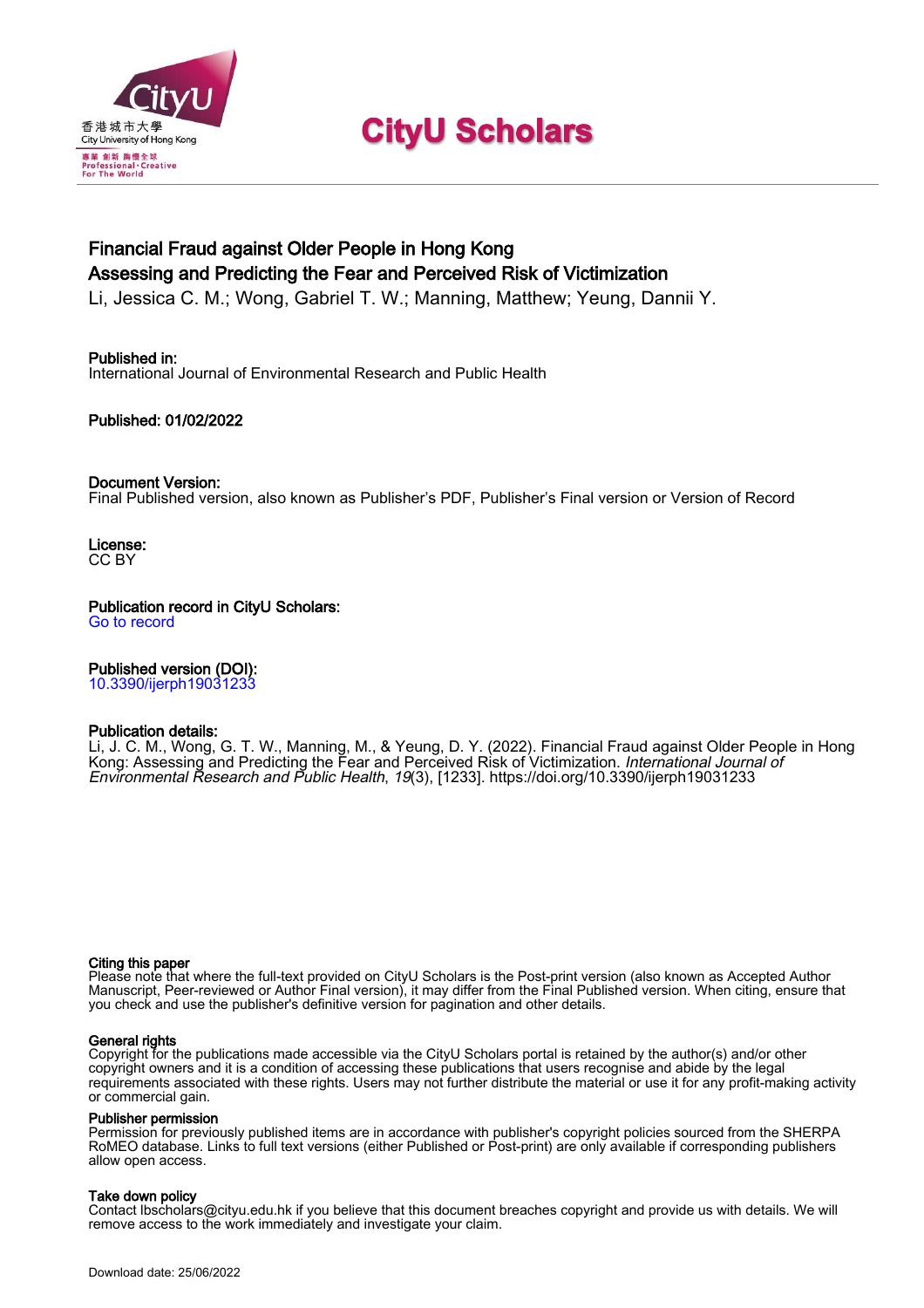



# *Article* **Financial Fraud against Older People in Hong Kong: Assessing and Predicting the Fear and Perceived Risk of Victimization**

**Jessica C. M. Li 1,\* [,](https://orcid.org/0000-0001-5589-4986) Gabriel T. W. Wong <sup>2</sup> , Matthew Manning <sup>2</sup> and Dannii Y. Yeung <sup>3</sup>**

- <sup>1</sup> Department of Applied Social Sciences, The Hong Kong Polytechnic University, Hong Kong, China<br><sup>2</sup> ANU Conter for Social Besearch and Methods, Australian National University, Canberra 2601, Aust
- <sup>2</sup> ANU Center for Social Research and Methods, Australian National University, Canberra 2601, Australia; gabriel.wong@anu.edu.au (G.T.W.W.); matthew.manning@anu.edu.au (M.M.)
- <sup>3</sup> Department of Social and Behavioural Sciences, City University of Hong Kong, Hong Kong, China; dannii.yeung@cityu.edu.hk
- **\*** Correspondence: cmj.li@polyu.edu.hk; Tel.: +852-3400-3021; Fax: +852-2766-5773

**Abstract:** While the majority of studies on the fear of crime focus on the impact of violent and property crimes at the population level, financial fraud against senior citizens is often under-investigated. This study uses data collected from 1061 older citizens in the community through a cross-sectional survey in Hong Kong to examine the levels of fear and perceived risk among Chinese senior citizens toward financial fraud and the factors behind them. Logistic regression analyses were conducted to assess the explanatory power of four theoretical perspectives (vulnerability, victimization, social integration, and satisfaction with police) on fear and perceived risk of fraud victimization. The results indicate significant predictive effects of victimization experience and satisfaction with police fairness and integrity on both the fear and the perceived risk of fraud among respondents. The findings not only confirm the differential impact of theoretical explanations on these constructs but can also contribute to crime prevention policy and practice in an aging society.

**Keywords:** crime prevention; financial fraud; fear of crime; Hong Kong; older citizens; police

# **1. Introduction**

### *1.1. Elder Financial Fraud*

Elder financial fraud, which is also termed as "elder financial abuse" (EFA) in this study, refers to "any form of intentional perversion of truth, or trickery deliberately practice in order to gain advantage or end, unfairly and dishonestly, in order to deprive another person of his her property, legal rights, or interests, or to induce another person to relinquish something of value, and which causes that person to suffer a loss" (p.  $5$ , [\[1\]](#page-11-0)). The prevalence of EFA has been examined in different societies. A meta-analytic study revealed that the fraud–scam prevalence (up to a five-year period) among older adults in the U.S. was 5.6% [\[2\]](#page-11-1). A survey study conducted with a clinical sample in Mainland China concluded that the prevalence of EFA was 13.6% [\[3\]](#page-11-2). Older people tend to become victims largely because they (a) are less likely to report and acknowledge being victims of financial fraud [\[4\]](#page-11-3), (b) like keeping cash at home [\[5\]](#page-11-4), and (c) have a higher risk of developing dementia in later life [\[6\]](#page-11-5). Notably, it was evident in a survey study conducted in Spain that those respondents who had been exposed to financial fraud had greater mental health needs and poorer health-related quality of life than those who had not [\[7\]](#page-12-0).

Johnson (2004) divided financial fraud against older people into "financial fraud committed by strangers" and "financial exploitation by relatives and caregivers" [\[8\]](#page-12-1). We can also categorize fraud and scams by technique, such as scams exploiting fear (i.e., taking advantage of the victim's fear of the depreciation of property value) and scams exploiting boredom (i.e., taking advantage of the victim's need for excitement). The United States Senate Special Committee on Aging [\[9\]](#page-12-2) identified the top 10 most-reported scams among the 1341 complaints by the Fraud Hotline in the year of 2019. Examples include social



**Citation:** Li, J.C.M.; Wong, G.T.W.; Manning, M.; Yeung, D.Y. Financial Fraud against Older People in Hong Kong: Assessing and Predicting the Fear and Perceived Risk of Victimization. *Int. J. Environ. Res. Public Health* **2022**, *19*, 1233. [https://](https://doi.org/10.3390/ijerph19031233) [doi.org/10.3390/ijerph19031233](https://doi.org/10.3390/ijerph19031233)

Academic Editor: Paul B. Tchounwou

Received: 8 December 2021 Accepted: 19 January 2022 Published: 22 January 2022

**Publisher's Note:** MDPI stays neutral with regard to jurisdictional claims in published maps and institutional affiliations.



**Copyright:** © 2022 by the authors. Licensee MDPI, Basel, Switzerland. This article is an open access article distributed under the terms and conditions of the Creative Commons Attribution (CC BY) license [\(https://](https://creativecommons.org/licenses/by/4.0/) [creativecommons.org/licenses/by/](https://creativecommons.org/licenses/by/4.0/)  $4.0/$ ).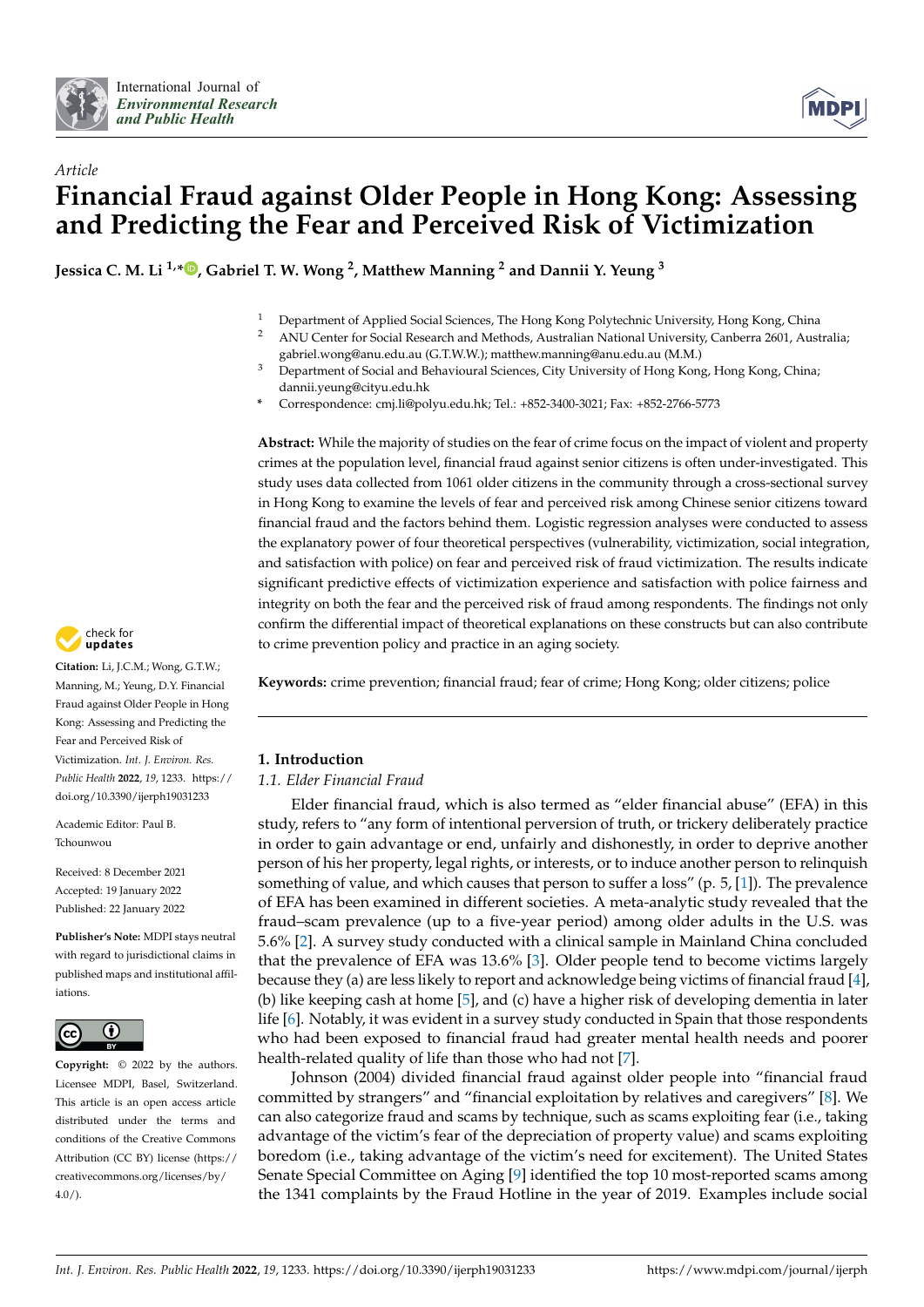security scams (371 complaints) and unsolicited phone calls (123 complaints). Hong Kong was ranked first in the world in terms of life expectancy in 2020 (88.1 years for females and 82.2 for males) [\[10\]](#page-12-3). In 2019, among the 488 total reported cases for elderly abuse, approximately 14.5% (71 cases) were related to financial abuse. This form of abuse is the second most commonly reported form of elder abuse, following physical abuse, over the past decade in Hong Kong [\[11\]](#page-12-4).

Other than fraud victimization, fear and perceived risk of fraud were examined in previous studies. Fear and perceived risk of crime are two correlated but distinct constructs. The former refers to the emotional aspect, while the latter concerns the cognitive aspect of the threat of crime [\[12\]](#page-12-5). In spite of the correlation between these two constructs, they should be measured separately [\[13\]](#page-12-6). To measure fear, researchers usually ask respondents to talk about their worries about victimization in the past with questions such as, "*How often did you feel afraid of becoming a victim of crime on your block in the past 6 months*?" (p. 154, [\[14\]](#page-12-7)). To understand risk, respondents are mostly invited to estimate the likelihood of their victimization in the future. For example, "*How likely is it that you will become a victim of the following crimes sometime in the next 6 months*?" (p. 155, [\[14\]](#page-12-7)). Nevertheless, it remains uncertain whether these two constructs are distinctive based on a sample of older adults in Hong Kong.

Although a number of recent studies have investigated financial fraud or abuse against senior citizens in Chinese societies [\[5,](#page-11-4)[15\]](#page-12-8), the factors based on criminological perspectives on this particular form of abuse are less commonly examined, discussed, and compared. This study aims to fill the above knowledge gaps in examining the factors of the fear and perceived risk of financial fraud among older people in Hong Kong using four theoretical lenses. Specifically, this study intends to gain an empirical and theoretical understanding of financial fraud against older adults in Hong Kong through (a) exploring its prevalence, (b) assessing the factors and correlates of fear of fraud victimization, (c) assessing the factors and correlates of the perceived risk of fraud victimization, and (d) comparing the predictive power of different theoretical perspectives on fear and risk constructs.

#### *1.2. Perspectives*

Four theoretical perspectives, namely vulnerability, victimization, social integration, and satisfaction with police are adopted in this study to understand the fear and perceived risk of fraud among older people in Hong Kong. Although previous studies have investigated the impact of various explanatory variables on the fear of crime and perceived risk of crime among individuals, none have been applied to understand stranger-perpetrated fraud against older persons in Hong Kong—a specific offence, population, and site.

#### 1.2.1. Vulnerability Perspective

The vulnerability perspective attributes victimization and fear of crime to physical vulnerability and social vulnerability. Physical vulnerability refers to a circumstance in which a person is less able to resist becoming a victim of a crime because of a lack of physical strength and competence [\[16\]](#page-12-9). In relation to this concept, females and older persons are expected to be more fearful of crime. Boateng [\[17\]](#page-12-10) and Franklin et al. [\[16\]](#page-12-9) report that older persons show higher levels of fear than their younger counterparts. Conversely, Ferraro and LaGrange [\[18\]](#page-12-11) proposed that the relationship between age and fear of some crimes may be curvilinear. Ferraro and LaGrange [\[19\]](#page-12-12) found that fear of crime index is lowest for those aged 55–64, highest for those aged 18–24 and slightly higher for the aged 65–74 and 75+. Physical health and depression were found to be predictive of elder financial exploitation; that is, older adults with poorer physical health and higher risk of depression experience higher victimization of financial exploitation [\[20\]](#page-12-13). Similarly, using a focus group of 45 stakeholders in Hong Kong, Li et al. [\[5\]](#page-11-4) found that older individuals with declining health were suitable targets for financial fraud. In a survey study of 2472 Chinese residents in urban China, women reported a higher level of fear of crime than men, and those with a high degree of self-perceived physical strength and self-defense capabilities claimed to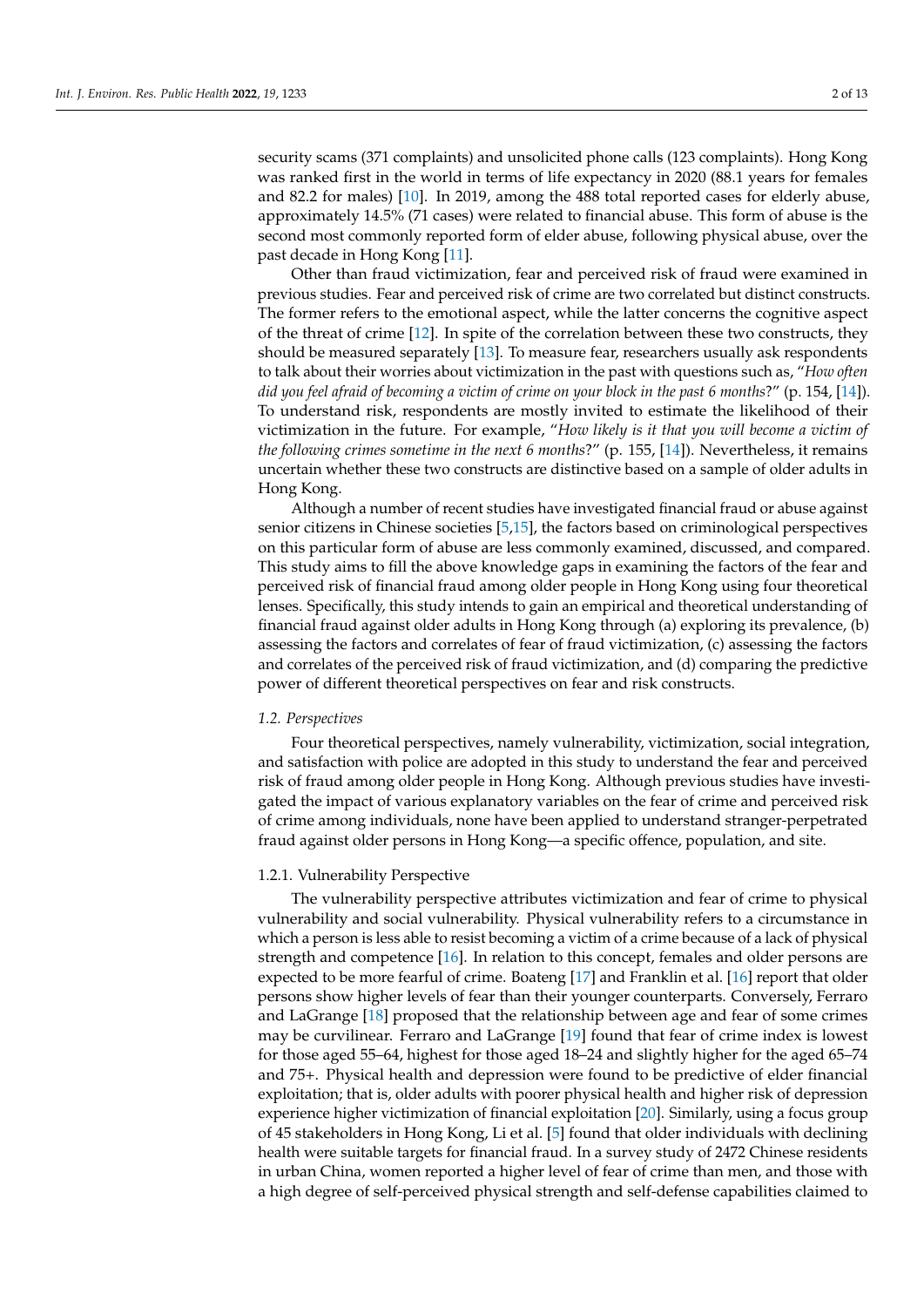have less fear of crime [\[21\]](#page-12-14). However, another study indicated a striking similarity between men and women's fears about crime [\[22\]](#page-12-15). In spite of the mixed results generated from previous studies, this study assumes a positive relationship between age, gender (female), physical health, and fear and perceived risk of fraud victimization.

Social vulnerability refers to a circumstance in which a person is less able to resist crime victimization because of his/her deficit in terms of social resources or community networks [\[16\]](#page-12-9). *Guanxi*—close relationships in the immediate neighborhood—has been confirmed as a significant indicator of fear of crime in contemporary urban China [\[23\]](#page-12-16). In a study of older adults in the U.S., Liu et al. [\[20\]](#page-12-13) found that negative interactions with close network members and lower perceived social support significantly predicted greater financial exploitation risk. However, social network size and positive interactions with close network members were not associated with financial exploitation risk. Although the impact of social interactions on financial abuse against older persons has been demonstrated, the impact of the size of social networks remains uncertain. Additional efforts are required to examine these two variables of social vulnerability. In this study, positive interactions with friends and neighbors and the size of social networks are assumed to be positively associated with fear and perceived risk of fraud.

#### 1.2.2. Victimization Perspective

The victimization perspective assumes that "experiences of previous victimization increase one's level of fear of future victimization" (p. 566, [\[17\]](#page-12-10)). This assumption is generally supported by previous studies. In a study based on the analysis of the data from the International Crime Victim Surveys (ICVS), a strong link between victimization experience and fear was found across 17 industrialized countries [\[24\]](#page-12-17). Respondents in a study conducted in urban China, who had been victims of property crime, expressed a higher level of fear of crime [\[21\]](#page-12-14). Another study conducted in Ghana with 1000 residents supported the positive link between fear of crime and prior experience of victimization [\[17\]](#page-12-10). Nevertheless, this relationship has not been supported in other studies [\[25,](#page-12-18)[26\]](#page-12-19). Hinkle [\[14\]](#page-12-7) reveals that previous victimization has an impact on emotional fear but not on cognitive fear (i.e., perception of risk). In this study, other than prior victimization experience, financial loss in fraud victimization was also treated as a predictor for fear and perceived risk of being victimized for fraud.

#### 1.2.3. Social Integration Perspective

Social integration has been defined "as a person's sense of belonging to their local surroundings as well as their attachment to the community" [\[16\]](#page-12-9). Fear of crime is assumed to decline with better integration within the local community through social ties with neighbors, emotional attachment to the community [\[27\]](#page-12-20), participation in formal organizations [\[28\]](#page-12-21), and involvement in crime watch programs [\[29\]](#page-12-22). Such participation or engagement not only improves knowledge of individuals in crime prevention but also creates a sense of efficacy, community attachment, and neighborhood support. Some earlier studies found a negative relationship between levels of social integration and fear of crime [\[27,](#page-12-20)[30\]](#page-12-23). Following the conclusion of previous studies, the current study assumes a negative association between emotional fear of crime and social integration. Apropos the prediction of social integration on cognitive fear (i.e., perceived risk), the result can be polarized. For example, an individual may believe being a victim is less likely if she/he can have better skills for self-protection through his/her participation in community activities. Conversely, an individual may become more aware of his/her own vulnerability to crime if he/she is notified of victimization cases through his/her participation in these activities. In this study, a positive relationship between social integration and perceived risk of fraud victimization among older people is expected.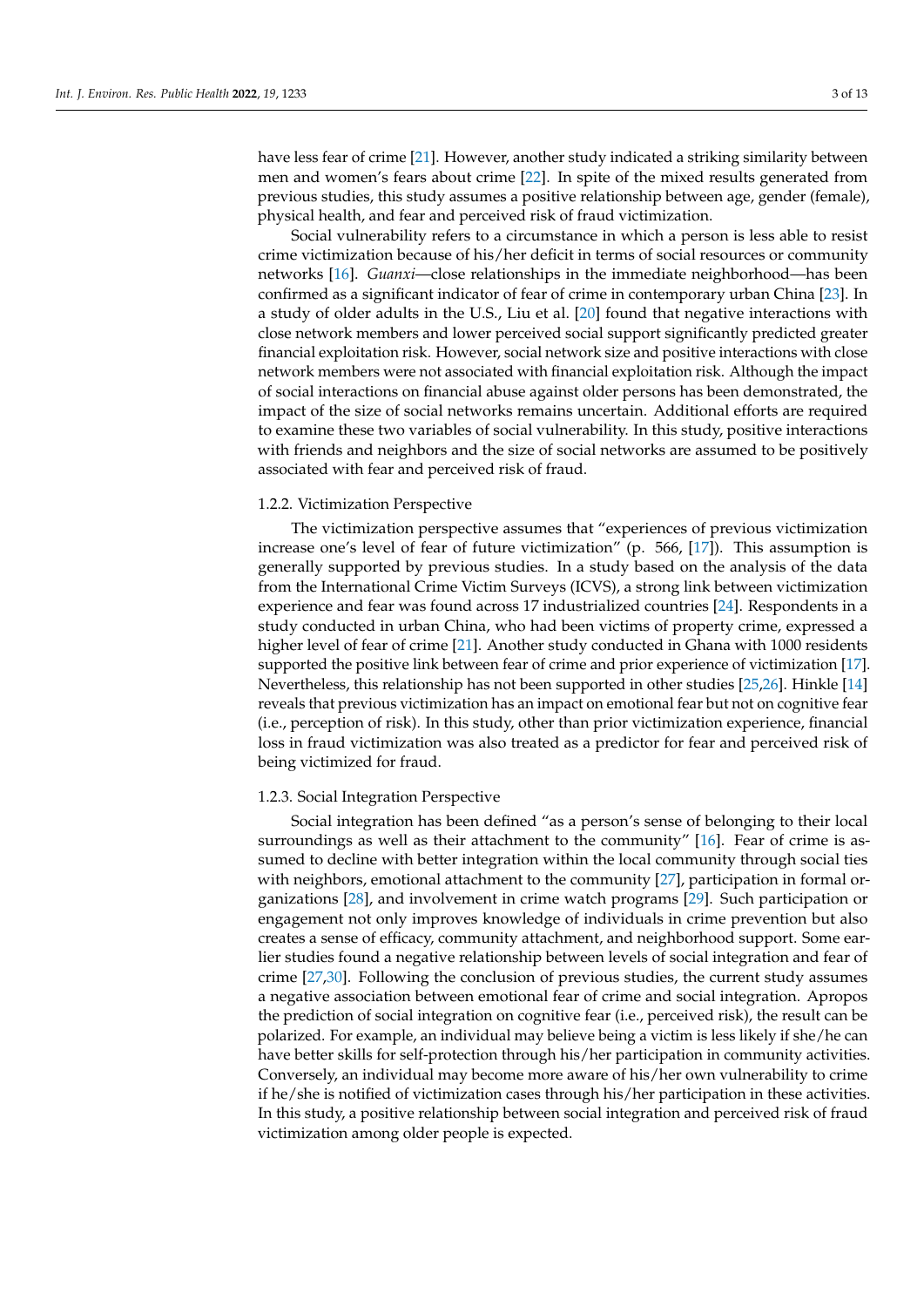#### 1.2.4. Community Policing Perspective

The police play a key role in the fear of crime among citizens. Dietz [\[31\]](#page-12-24) articulated that a "reduction of fear of crime has been associated with community policing since their inception" (p. 98). Scheider, Rowell and Bezdikian [\[32\]](#page-12-25) offered some reasons for this. First, the increased police presence following the implementation of community policing can reduce crime and fear. Second, community policing efforts involve addressing physical and social incivilities that are often linked to increasing levels of fear of crime. Third, one of the foci of community policing is building a strong community partnership, and this partnership can enhance the feelings of efficacy among citizens, thus reducing fear of crime. Some studies find a significant relationship between fear of crime and positive attitudes toward the police [\[17](#page-12-10)[,30](#page-12-23)[,33\]](#page-12-26), whereas others do not [\[25](#page-12-18)[,32\]](#page-12-25). In summary, the positive and interactive relationship between satisfaction of police and fear of crime is well supported empirically. However, it remains unclear which dimension of police satisfaction can predict emotional fear and cognitive fear of crime. Thus, an empirical assessment is required to examine whether process-based satisfaction (police fairness and integrity) or outcome-based satisfaction (police effectiveness) has more predictive power over fear and perceived risk. In this study, we assume that both dimensions of police satisfaction have a positive impact on older persons' fear and perceived risk of fraud victimization.

It is clear from the previous literature that fear and perceived risk of fraud among the older population can be explained through vulnerability, victimization, social integration, and community policing perspectives. However, no study to date has specifically compared the predictive power of these four theoretical perspectives with regard to older persons' fear and perceived risk of fraud victimization. In addition, earlier studies tend to analyze fear of crime without fully appreciating the difference between the emotional and cognitive aspects of fear among the elderly. To fill this void, the current study will assess, predict, and compare both types of victimization fear from the four abovementioned perspectives.

#### **2. Materials and Methods**

#### *2.1. Sampling Techniques and Data Collection Procedure*

This study interviewed 1061 citizens aged 65 or above in the community. Given the limited representation of other racial/ethnic groups in the study site, the present study focused exclusively on people of Chinese origin. A multistep sampling method was employed. It is expected that this sampling method can help minimize the distribution bias by controlling the community characteristics, service unit natures, and respondent characteristics. Step 1 involved the selection of districts. The 19 districts of Hong Kong were divided into four types of communities according to the household income of the residents and the community fraud crime rate. For each type of community, one or two districts were randomly selected. Step 2 involved the selection of service providers. Social service providers for physically active older adults and physically inactive ones in the selected districts were invited to distribute a letter of invitation to potential interviewees. A total of 23 out of 103 prospective service providers agreed to collaborate, which accounted for a response rate of 22.3%. In Step 3, individual participants were invited to take part in the study. In this step, we sent invitations to all eligible respondents through the above service providers. A total of 23,884 invitations were sent. Among these individuals, 1093 expressed their willingness to participate (response rate of 4.6%). The final sample comprised 1061 respondents after excluding 32 incomplete responses. Data were collected with a survey questionnaire that was developed on the basis of a literature review, validated by an expert panel and finally tested in a pilot survey on 50 elderly Chinese people. A team of trained interviewers conducted face-to-face interviews with consenting older persons using a questionnaire composed of approximately 90 items. Each interview was completed in 60 min and conducted in a social service center. To increase the incentive for participation, a cash coupon worth HKD 100 (approximately USD 13) was offered to each respondent who attended the interview.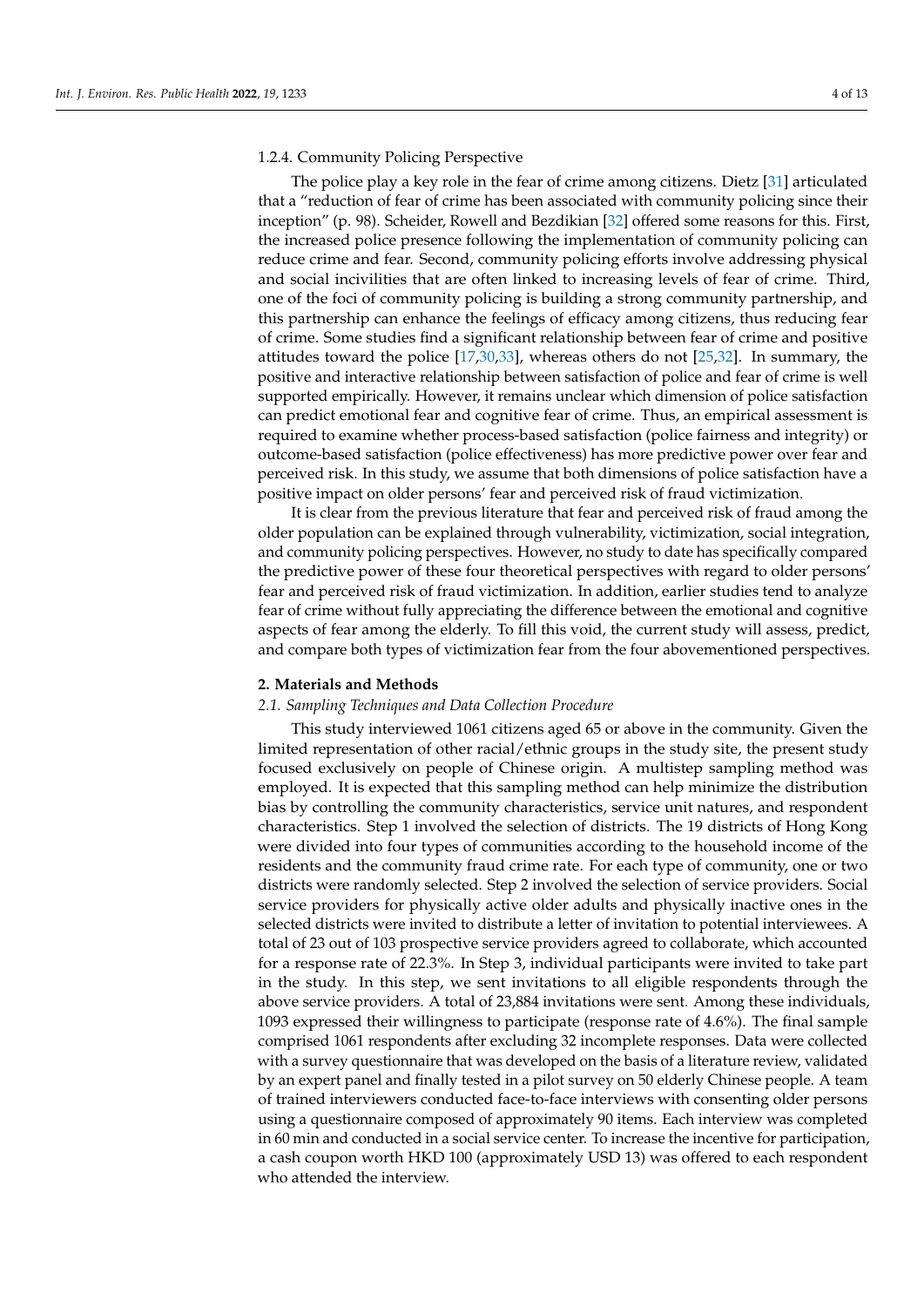#### *2.2. Participants*

Table [1](#page-6-0) provides summary statistics regarding the 1061 respondents. Nearly three quarters (73.8%) of our participants were female, with ages ranging from 65 years to over 90 years. The majority were aged between 70 and 89 years (approximately 80%). Over one-third of the respondents did not receive formal education, and only 4.5% received tertiary education. The remaining respondents either received primary education (39.8%) or secondary education (19.1%). The monthly income of the respondents ranged between less than HKD 1000 (approximately USD 128) to greater than or equal to HKD 20,000 (approximately USD 2560). Regarding living arrangements, approximately half of the sample lived alone (46.9%). In terms of the level of activities of daily living (ADL), which measure fundamental skills typically needed to manage self-care activities (e.g., grooming/personal hygiene, dressing, toileting/continence, transferring/ambulating, and eating), 93% of our respondents classified themselves as 'without any impairment' (i.e., Level 1).

#### *2.3. Measures*

The current study is intended to confirm whether the two outcome variables: (a) fear of fraud victimization and (b) perceived risk of fraud victimization are predicted by five domains of variables: (i) demographics, (ii) vulnerability, (iii) victimization, (iv) social integration, and (v) satisfaction with the police. On the basis of the previous work by Johnson (2004) and observation of the crime trend in Hong Kong, 13 types of financial exploitation against older persons *by strangers* were compiled in a list, which includes: (1) prizes and sweepstakes; (2) investments; (3) charity contributions; (4) home and automobile repairs; (5) loans and mortgages; (6) health, funeral, and life insurance; (7) health remedies; (8) travel scam; (9) employment scam; (10) phone scam; (11) burglaries or scams by disguised fraudsters; (12) spiritual blessing scams; and (13) perfume scams.

*Outcome variables.* In this study, the respondents were asked to rate their fear and perceived risk of the 13 aforementioned types of fraud. With reference to the previous study by Chadee and Ditton [\[34\]](#page-12-27), which measured the fear index of victimization of personal and property crimes, the current study invited respondents to report their *current fear* and *perceived risk of future victimization* against the 13 aforementioned types of fraud. Hence, two dichotomized variables were generated. First, a measure of *any fear* was determined; that is, whether respondents were fearful of being a victim of any stranger-perpetrated fraud. Second, a measure of *any perceived risk* was determined; that is, whether respondents perceived any risk of being a victim of any stranger-perpetrated fraud in the future.

*Predictive variables*. Control and independent variables were divided into five groups.

*Demographic variables*. The survey interview gathered information about *gender* (male vs. female), *age* (over 80 years or not), *education* (no school vs. primary education and no schooling vs. secondary or above), and *number of children* (having two or more children or not) with dichotomous responses (0 = no; 1 = yes). *Seven levels of monthly income* were included, ranging from <HKD 1000 to ≥HKD 20,000.

*Vulnerability.* With respect to measuring physical vulnerability, the respondents were differentiated by whether they had ADL dependency; that is, at least one ADL could not be performed independently  $(0 = no$  impairment; 1 = some forms of impairment). For measuring relative health, respondents were asked to compare their health with their peers in terms of physical health  $(0 =$  equal or better;  $1 =$  worse). For measuring social vulnerability, respondents were asked if they were living alone, with a response of either no (=0) or yes (=1). They were also asked if they engaged in activities, namely, "*having four or more friends/relatives [the cut-off (4 friends/relatives) represents the median number of friends" or "relatives with frequent contact with respondents in the current study]*", *"socializing with friends more than once a month*", and "*chatting with neighbors more than one to three times a week*", with responses of no  $(=0)$  or yes  $(=1)$ .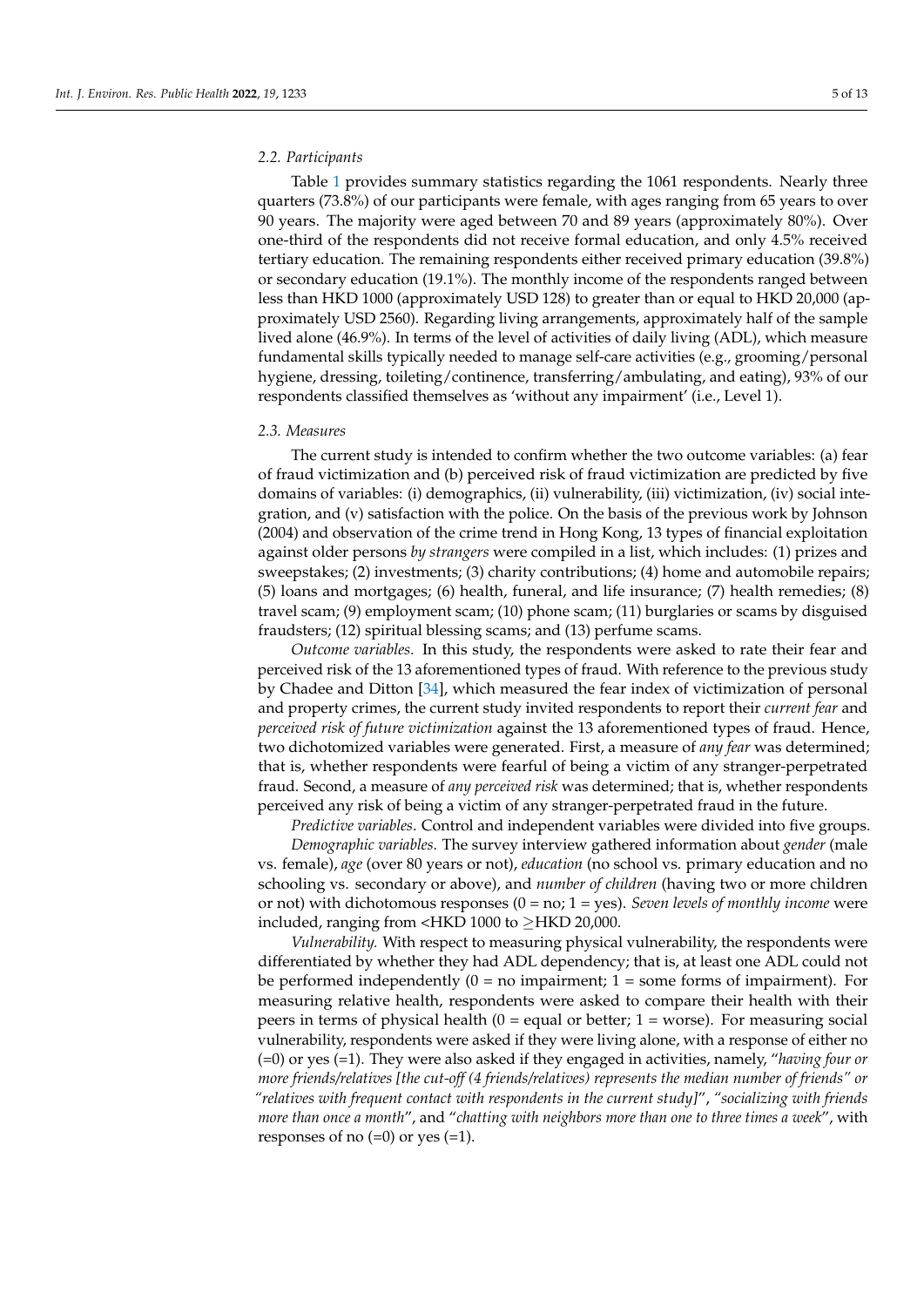| Variables                                      | $\boldsymbol{N}$ | $\%$ |
|------------------------------------------------|------------------|------|
| Gender                                         |                  |      |
| Male                                           | 278              | 26.2 |
| Female                                         | 783              | 73.8 |
| Age                                            |                  |      |
| $65 - 69$                                      | 137              | 13.0 |
| $70 - 74$                                      | 180              | 17.0 |
| $75 - 79$                                      | 222              | 20.9 |
| 80-84                                          | 294              | 27.7 |
| 85-89                                          | 155              | 14.6 |
| 90 or above                                    | 73               | 6.9  |
| <b>Education</b> level                         |                  |      |
| No schooling/pre-schooling                     | 388              | 36.6 |
| Primary                                        | 422              | 39.8 |
| Secondary                                      | 203              | 19.1 |
| Tertiary                                       | 48               | 4.5  |
| Monthly income (in Hong Kong Dollars)          |                  |      |
| $<$ 1000                                       | 30               | 2.8  |
| 1000-1999                                      | 251              | 23.7 |
| 2000-2999                                      | 247              | 23.3 |
| 3000-4999                                      | 358              | 33.7 |
| 5000-9999                                      | 133              | 12.5 |
| 10,000-19,999                                  | 30               | 2.8  |
| $\geq$ 20,000                                  | 8                | 0.8  |
| Living arrangements of the elderly             |                  |      |
| Living alone                                   | 493              | 46.9 |
| Living with spouse                             | 238              | 22.6 |
| Living with son or daughter                    | 182              | 17.3 |
| Living with spouse and children                | 91               | 8.7  |
| Living with other relative or domestic helper  | 47               | 4.5  |
| Level of activities of daily living impairment |                  |      |
| Level 1                                        | 987              | 93.0 |
| Level 2                                        | 61               | 5.7  |
| Level 3                                        | 5                | 0.5  |
| Level 4                                        | 8                | 0.8  |
| Relative health when compared with peers       |                  |      |
| Much worse                                     | 21               | 2.0  |
| Worse                                          | 172              | 16.2 |
| Similar                                        | 395              | 37.2 |
| Better                                         | 361              | 34.0 |
| Much better                                    | 111              | 10.5 |
| Fraud victimization experiences                |                  |      |
| Recent victimization                           |                  |      |
| No                                             | 777              | 73.2 |
| Yes                                            | 284              | 26.8 |
| Any monetary loss in the most recent event     |                  |      |
| No                                             | 462              | 77.6 |
| Yes                                            | 133              | 22.4 |
| Lifetime victimization                         |                  |      |
| No                                             | 466              | 43.9 |
| Yes                                            | 595              | 56.1 |
|                                                |                  |      |

<span id="page-6-0"></span>**Table 1.** Descriptive statistics (*N* = 1061).

*Victimization experiences.* The *number of fraud victimization experiences* in the lifetime of an individual was collected with a response of no exposure, low exposure (between one to three events), or high exposure (four or more events). Respondents were differentiated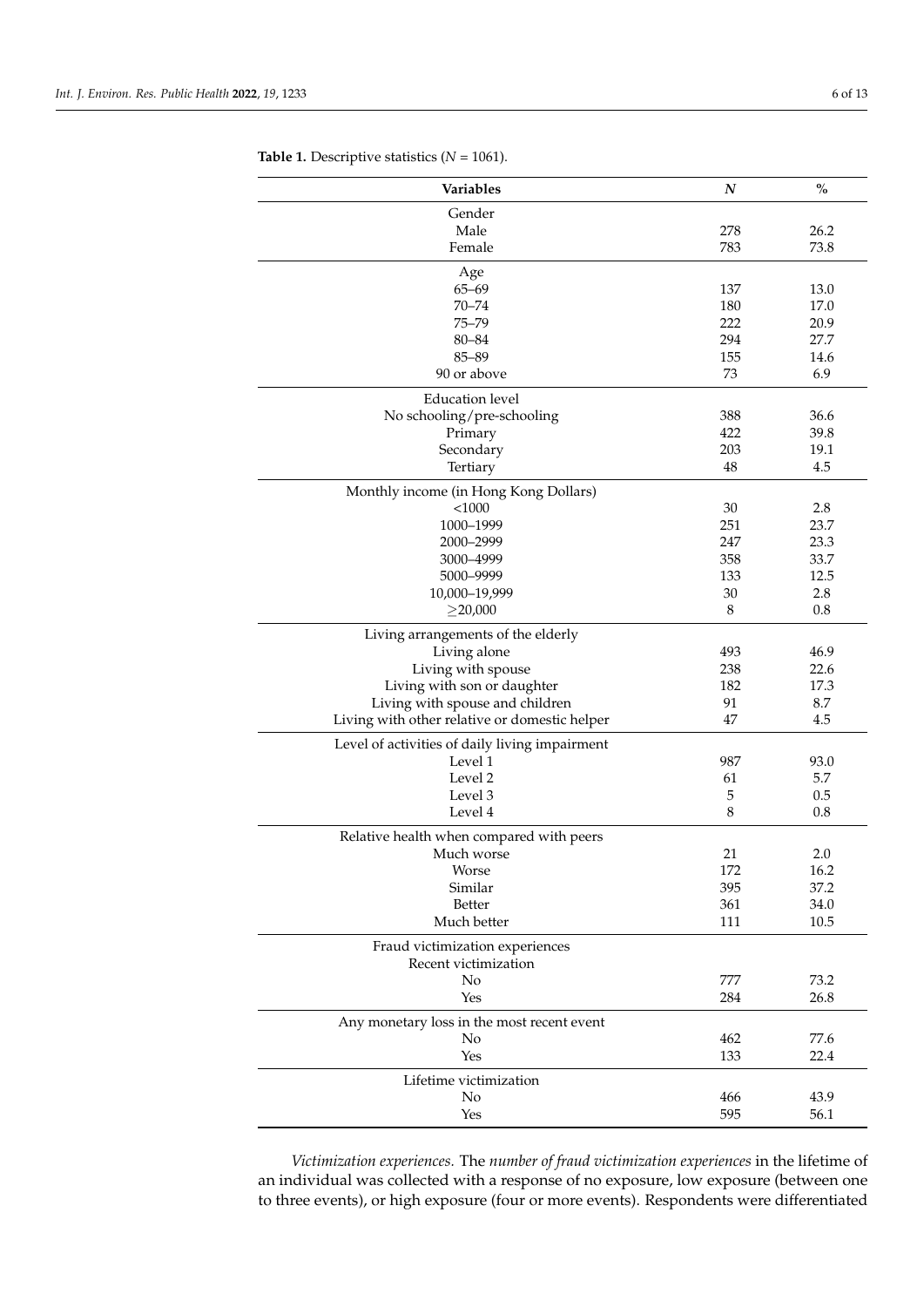by whether they had low exposure to victimization  $(0 = no$  victimization event;  $1 = one$ to three victimization events) and high exposure to victimization  $(0 = no$  victimization event; 1 = four or more victimization events). Respondents were also invited to indicate *any financial loss* in the most recent victimization experience with a response of no (=0) or  $yes (=1).$ 

*Social integration*. Respondents were invited to offer their dichotomous responses (no = 0 or yes =1) on the various levels of their community activities over the past 12 months. These activities included "*being a member of the elderly center*", "*being a member of the neighborhood watch*", "*watching any crime prevention program*", and "*participating in any crime prevention seminar or activity*".

*Satisfaction with the police*. Two dimensions of police satisfaction (i.e., police effectiveness and police fairness and integrity) were measured using a four-point Likert scale [\[35\]](#page-12-28). Response categories ranged from  $1 =$  strongly disagree to  $4 =$  strongly agree on five questions regarding satisfaction with police effectiveness (with α of 0.82), such as "*police respond quickly to calls for help and assistance*" and on three questions regarding satisfaction with fairness and integrity (with α of 0.68), such as "*police are honest*".

#### *2.4. Analytic Plan*

The analyses were conducted with SPSS software (version 26) (IBM Corp, Armonk: NY, USA) for descriptive statistics and two logistic regressions. Descriptive statistics consisted of the frequencies of variables included in the sample (see Table [1\)](#page-6-0). Logistic regression analyses were performed separately for each outcome variable, with five blocks of predictive variables, namely demographic variables, vulnerability, victimization experiences, social integration, and satisfaction with the police. The Hosmer–Lemeshow logistic regression test was used to check the goodness of fit. The results of the regression analyses are presented as odds ratios (OR) with 95% confidence intervals (CIs).

#### **3. Results**

#### *3.1. Victimization of Fraud*

Table [1](#page-6-0) shows that approximately 56% of the interviewed older individuals had been the victim of fraud at some point in their life. Among those who had been victimized, 381 (or 35.9%) encountered no more than three events of fraud (i.e., low exposure), and 204 (or 19.2%) encountered more than three events (i.e., high exposure). In this study, 26.8% of respondents claimed to have experienced fraud victimization initiated by strangers within 12 months before the interview. Among the fraud victims, 133 people (22.4%) had experienced monetary loss in their most recent fraud event. Table [2](#page-7-0) indicates that the most common type of fraud experienced by the respondents were phone scams (27.6%).

| Victimization by Type of Fraud.           | N   | $\%$ |  |
|-------------------------------------------|-----|------|--|
| Prizes and Sweepstakes                    | 137 | 12.9 |  |
| Investments                               | 59  | 5.6  |  |
| Charity contributions                     | 62  | 5.8  |  |
| Home and automobile repairs               | 69  | 6.5  |  |
| Loans and mortgages                       | 117 | 11.0 |  |
| Health, funeral, and life insurance       | 51  | 4.8  |  |
| Health remedies                           | 131 | 12.3 |  |
| Travel scam                               | 29  | 2.7  |  |
| Employment scam                           | 73  | 6.9  |  |
| Phone scam                                | 293 | 27.6 |  |
| Home visiting scam by disguised fraudster | 66  | 6.2  |  |
| Spiritual blessing scams                  | 40  | 3.8  |  |
| Drug-laced perfume scam                   | 24  | 2.3  |  |
| Others                                    | 50  | 4.7  |  |
| Any type of fraud                         | 595 | 56.1 |  |
|                                           |     |      |  |

<span id="page-7-0"></span>**Table 2.** Number and percentage of victims by type of fraud  $(N = 1061)$ .

Each respondent could report more than one type of fraud.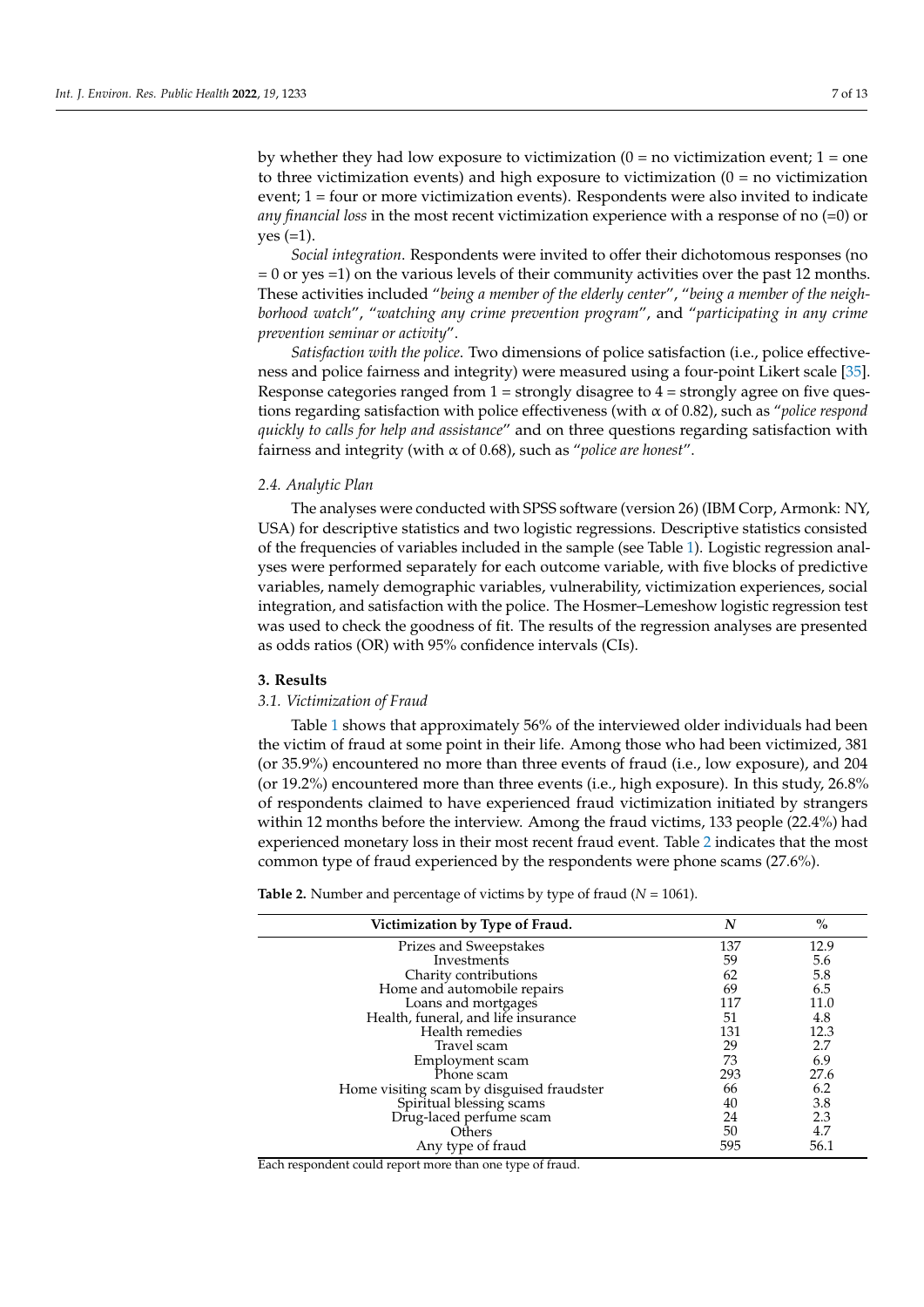#### *3.2. Predicting Fear of Fraud Victimization*

Table [3](#page-8-0) presents the results of the logistic regression on fear of fraud. Among different demographic factors, only gender was significantly predictive of fear of fraud. Female respondents ( $OR = 1.99$ ) compared with male respondents were more likely to be afraid of any fraud victimization. However, no significant association was found between fear of fraud and physical or social vulnerability. Recent victimization experiences, irrespective of level (low OR = 1.42 or high level OR = 2.15), would increase respondents' likelihood of reporting fear of fraud. Those who had financial loss in the recent fraud event (OR = 2.12) were more likely to be fearful about this particular type of crime. With regard to social integration through community participation, individuals who participated in any crime prevention seminar or activity in the past 12 months ( $OR = 1.39$ ) were more likely to report being fearful of fraud victimization. Individuals who were more satisfied with police fairness and integrity ( $OR = 0.82$ ) demonstrated a decreased likelihood of being fearful of fraud. The overall model of fear explains 11.7 percent of the variance. The victimization perspective demonstrates stronger predictive power of older adults' fear of financial exploitation by strangers, accounting for 4.7 percent of the variance in this model (see Table [3\)](#page-8-0).

<span id="page-8-0"></span>**Table 3.** Logistic regression predicting fear and perceived risk of fraud by strangers (*N* = 1061).

| Fear                                                  |                            |                                    |                         | <b>Perceived Risk</b> |                    |                                    |                |              |
|-------------------------------------------------------|----------------------------|------------------------------------|-------------------------|-----------------------|--------------------|------------------------------------|----------------|--------------|
| Variable                                              | <b>OR</b>                  | (95% CI)                           | Adjusted $\mathbb{R}^2$ | $\Delta R^2$          | <b>OR</b>          | $(95\% \text{ CI})$                | Adjusted $R^2$ | $\Delta R^2$ |
| Demographic variables                                 |                            |                                    | 0.045                   | 0.045                 |                    |                                    | 0.01           | 0.01         |
| Female                                                | $1.99*$                    | $(1.44 - 2.75)$                    |                         |                       | 1.06               | $(0.77 - 1.45)$                    |                |              |
| Age                                                   | 0.78 $^{\circ}$            | $(0.58 - 1.04)$                    |                         |                       | 0.89               | $(0.67 - 1.18)$                    |                |              |
| Primary Education                                     | 1.11                       | $(0.81 - 1.52)$                    |                         |                       | 1.23               | $(0.91 - 1.68)$                    |                |              |
| Secondary Education                                   | 0.81                       | $(0.55 - 1.20)$                    |                         |                       | 1.09               | $(0.74 - 1.59)$                    |                |              |
| Monthly Income                                        | 0.96                       | $(0.86 - 1.08)$                    |                         |                       | 1.07               | $(0.95 - 1.20)$                    |                |              |
| Two or more children                                  | 1.05                       | $(0.77 - 1.43)$                    |                         |                       | 1.22               | $(0.90 - 1.66)$                    |                |              |
| Vulnerability                                         |                            |                                    | 0.048                   | 0.003                 |                    |                                    | 0.015          | 0.005        |
| ADL impairment                                        | 1.43                       | $(0.84 - 2.46)$                    |                         |                       | 0.91               | $(0.54 - 1.54)$                    |                |              |
| Health compared with peers                            | $1.10\,$                   | $(0.78 - 1.57)$                    |                         |                       | 0.92               | $(0.66 - 1.30)$                    |                |              |
| Living alone                                          | $0.75$ $^{\small{\frown}}$ | $(0.57 - 1.00)$                    |                         |                       | 1.08               | $(0.82 - 1.42)$                    |                |              |
| Having friends/relatives                              | 1.09                       | $(0.83 - 1.43)$                    |                         |                       | $0.87\,$           | $(0.66 - 1.13)$                    |                |              |
| Friends                                               | 0.96                       | $(0.73 - 1.26)$                    |                         |                       | 0.83               | $(0.63 - 1.08)$                    |                |              |
| Neighbors                                             | 0.95                       | $(0.72 - 1.25)$                    |                         |                       | 0.98               | $(0.75 - 1.29)$                    |                |              |
| Victimization                                         |                            |                                    | 0.095                   | 0.047                 |                    |                                    | 0.042          | 0.027        |
| Victimization at a low level                          | $1.42*$                    | $(1.05 - 1.93)$                    |                         |                       | $1.62*$            | $(1.20 - 2.19)$                    |                |              |
| Victimization at a high level                         | $2.15*$                    | $(1.46 - 3.16)$                    |                         |                       | $2.28*$            | $(1.58 - 3.28)$                    |                |              |
| Financial loss                                        | $2.12*$                    | $(1.33 - 3.39)$                    |                         |                       | 1.03               | $(0.69 - 1.54)$                    |                |              |
| Social integration                                    |                            |                                    | 0.099                   | 0.004                 |                    |                                    | 0.065          | 0.023        |
| Being a member of elderly                             | 0.86                       | $(0.53 - 1.41)$                    |                         |                       | $0.43*$            | $(0.26 - 0.69)$                    |                |              |
| center                                                |                            |                                    |                         |                       |                    |                                    |                |              |
| Being a member of                                     | 1.06                       | $(0.75 - 1.49)$                    |                         |                       | 0.87               | $(0.62 - 1.21)$                    |                |              |
| neighborhood watch                                    |                            |                                    |                         |                       |                    |                                    |                |              |
| Watching crime prevention                             | 1.23                       | $(0.59 - 2.55)$                    |                         |                       | $2.08^{\degree}$   | $(0.97 - 4.48)$                    |                |              |
| programs<br>Participating in crime                    |                            |                                    |                         |                       |                    |                                    |                |              |
| prevention activities                                 | $1.39*$                    | $(1.01 - 1.91)$                    |                         |                       | 0.92               | $(0.67 - 1.27)$                    |                |              |
|                                                       |                            |                                    |                         |                       |                    |                                    |                |              |
| Satisfaction with the police                          |                            |                                    | 0.117                   | 0.018                 |                    |                                    | 0.093          | 0.028        |
| Police fairness and integrity<br>Police effectiveness | $0.82*$<br>1.08 $\hat{ }$  | $(0.74 - 0.91)$<br>$(1.00 - 1.17)$ |                         |                       | $0.80*$<br>$1.13*$ | $(0.72 - 0.88)$<br>$(1.05 - 1.23)$ |                |              |
|                                                       |                            |                                    |                         |                       |                    |                                    |                |              |

OR = odd ratio; CI = confidence interval; \* *p* < 0.05; ˆ *p* < 0.1., Age = <80 vs. ≥80; Primary education = No vs. Primary; Secondary education = No vs. ≥Secondary; Monthly Income = 7 levels ranging from <HKD 1000 to ≥HKD 20,000; ADL = Activities of Daily Living impairment = independent vs. some form of ADL impairment; Health compared with peers = equal, better or worse; Having friends/relatives = having 4 or more friends; Friends = socializing with friends more than once a month; Neighbor = chatting with neighbors more than one to three times a week; Victimization at low level = No vs. Low; Victimization at high level = No vs. High; Police fairness and integrity = measured using 3 items with a 4-point scale; Police effectiveness = measured using 5 items with a 4-point scale.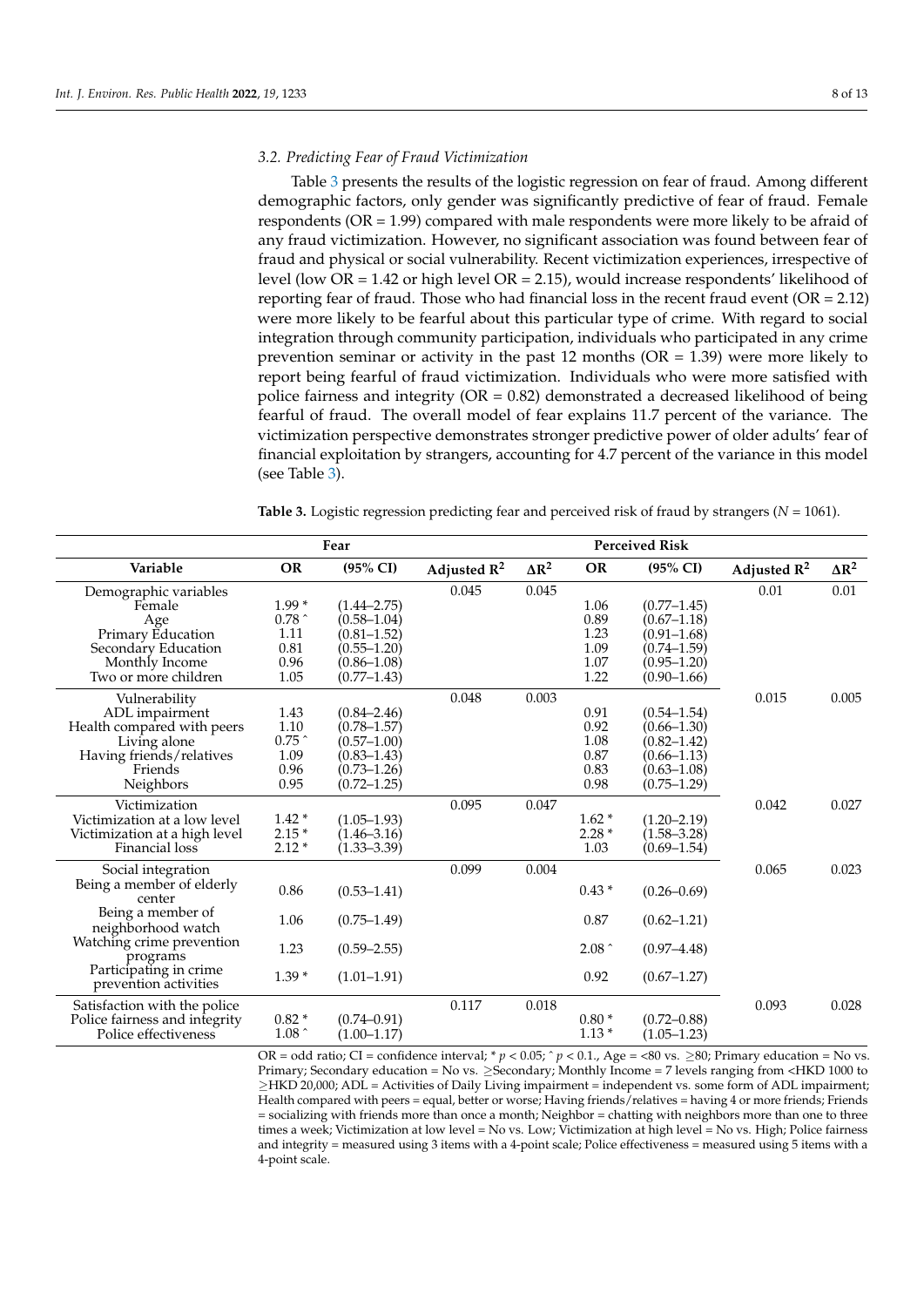#### *3.3. Predicting Perceived Risk of Fraud Victimization*

Table [3](#page-8-0) presents the OR of the relationship between perceived risk of fraud and theoretically inspired factors. In contrast to the model of fear, none of the demographics were found to be associated with the respondents' perceived risk of fraud. Similar to the model of fear, vulnerability factors did not demonstrate a significant impact on predicting respondents' perceived risk of fraud. The presence of victimization experience at low level  $(OR = 1.61)$  and high level  $(OR = 2.27)$  increased the likelihood of reporting being at risk of fraud. However, financial losses experienced in a recent victimization event revealed no impact with regard to the outcome. With regard to social integration through community participation, individuals who were a member of an elderly center ( $OR = 0.42$ ) reported a lower perceived risk of victimization when compared to those who did not have such a membership. Data indicate that respondents who were satisfied with police fairness and integrity (OR = 0.79) were less likely to perceive a risk of fraud victimization by strangers. Conversely, those who were satisfied with police effectiveness ( $OR = 1.13$ ) were more likely to perceive a risk of fraud victimization. Overall, all theoretical factors in this study explain 9.3 percent of the variance for the risk perception of fraud. Policing perspective compared with other theoretical perspectives demonstrates stronger predictive power for older adults' perception of risk of financial fraud by strangers, accounting for 2.8 percent of the variance explained in this model (see Table [3\)](#page-8-0).

#### **4. Discussion and Implications**

The objective of this study was to confirm and compare the predictors of fear and perceived risk of financial fraud towards the elderly on the basis of the four selected theoretical lenses. First, consistent with previous studies [\[21,](#page-12-14)[36\]](#page-12-29), female respondents had a higher level of fear toward being victimized than their male counterparts. This echoes the concept of "differential sensitivity to risk" by Warr [\[37\]](#page-13-0), in which women are more likely to judge potential victimization as serious because they make subjective linkages among offenses. Meanwhile, it is speculated that male respondents under the influence of masculinity are reluctant to disclose their fear of crime to others (i.e., the interviewer). In this study, the predictive power of age (80+) on fear of fraud was marginally significant. Data indicate the respondents aged 80 or above are less likely to worry about fraud victimization compared with their younger counterparts (aged 65 to 79). This result is different from that of a previous study by Ferraro and LaGrange (1992) that found that old-old groups (75+) had slightly higher levels of fear of crime than the young-old group (65–74). Therefore, the fear of fraud victimization among the group aged between 65 and 79 in Hong Kong warrants our attention.

Second, none of the variables of the vulnerability perspective demonstrated a significant impact on an individual's fear or perceived risk of fraud. There are four possible explanations for this outcome. First, over 93% of respondents rated their impairment of activities of daily living at the first level, and over 80% did not perceive worse health than their peers at a similar age. The respondents were predominantly healthy. Physical vulnerability may not have made sense to most respondents in this study who were active participants in the social service units. Second, regarding neighborhood support, Hong Kong (our research site) is one of the most densely populated places in the world (with 6690 persons per square kilometer). Thus, frequent interactions with neighbors are inevitable. Social vulnerability may not have mattered to respondents in this study, who were recruited through the elderly social service units. Third, the study may have omitted the cognitive and psychological aspects of vulnerability. A recent study concluded that older adults with mild cognitive decline had higher scam vulnerability whereas those with moderate to severe cognitive decline had lower fraud vulnerability [\[38\]](#page-13-1). Another study demonstrated that older victims of fraud compared with non-victims were more likely to exhibit severe depressive symptoms [\[39\]](#page-13-2). Therefore, the examination of the linear and non-linear correlations between fraud victimization, vulnerability, fear, and cognitive functioning and psychological characteristics warrants future research. Last, we share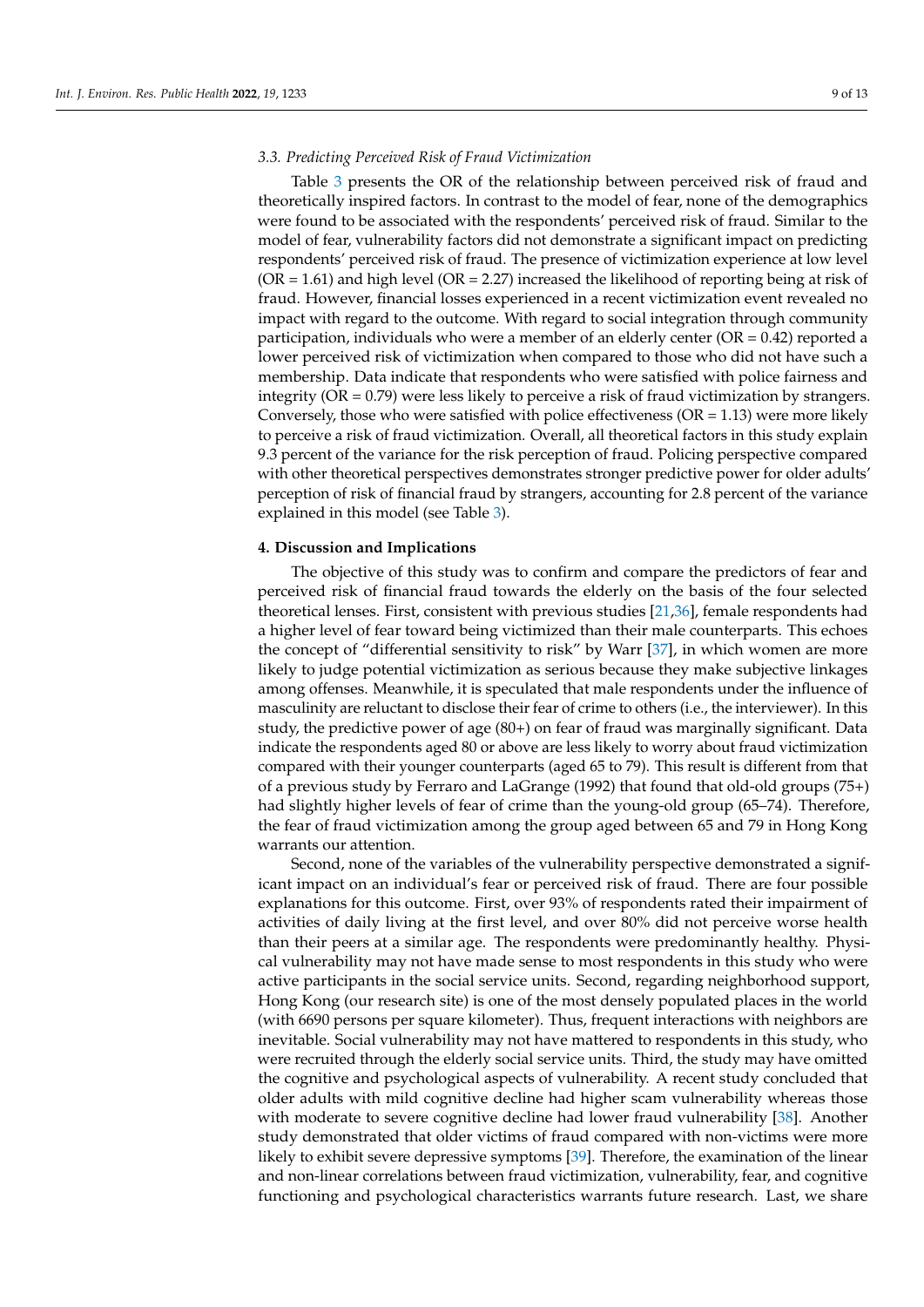the view from the literature [\[38,](#page-13-1)[39\]](#page-13-2) that the victimization of older adults with significant cognitive impairment is typically under-reported due to their deficit in recognizing and understanding what a scam attempt is.

Third, our results support the notion that recent victimization experience increased the likelihood of older people's fear and perceived risk of fraud. Victims are more fearful and cautious than non-victims. Victims who have experienced monetary loss are more worried than those without monetary loss. Thus, victims may require some help, for example from social workers and counsellors, to alleviate their concerns. The data also indicate that victimization experience can increase older adults' perception of risk. This group of the population is expected to be more motivated to receive crime prevention education. Thus, timely education to victims should be promoted throughout the community. In this regard, Internet-based educational services to senior citizens are regarded as a viable option [\[40\]](#page-13-3).

Fourth, our findings indicate that respondents who had participated in a crime prevention seminar and activities in the previous 12 months were likely to have a higher level of fear of fraud. In most crime prevention seminars in Hong Kong, the victim's story is presented to the audience for educational purposes. This finding demonstrates the impact of "vicarious victimization" [\[14,](#page-12-7)[41\]](#page-13-4)—hearing victimization stories of older people from others in this study. However, it remains a point of debate as to whether being conscious of potential victimization is beneficial or harmful to older people's quality of life and personal safety. On the one hand, older people may be motivated to put more effort into protecting themselves from possible victimization of fraud when they are more fearful and mindful of its risks and harm. Conversely, such knowledge may have an adverse effect. In this regard, older people may need guidance from helping professionals (e.g., social workers and community nurses) on how to handle the vicarious experience of crime.

Lastly, the results of the study suggest that older adults' satisfaction with police fairness and integrity can help to reduce their emotional fear and perceived risk of fraud victimization. Respondents' satisfaction with police effectiveness can mitigate their perceived risk of fraud victimization. It is suggested that process-based policing (i.e., focusing on fairness and integrity) is more important than outcome-based policing (i.e., effectiveness and efficiency) in dealing with older people's emotional fear of fraud victimization. Police procedural justice and empathizing processes with the public are critical to day-to-day police–public encounters in Chinese societies [\[42\]](#page-13-5), and this provides implications for police training in Hong Kong.

#### **5. Conclusions**

Several limitations associated with this study should be noted when interpreting the findings reported above. First, the concept of vulnerability examined in this study is limited to physical and social aspects, and other aspects of vulnerability remained unexplored. Recent literature has highlighted the important link between cognitive ability and financial exploitation against older people [\[43\]](#page-13-6). Second, the cross-sectional data generated from this study may make a causal inference difficult. For instance, whether the respondents had a lower level of fear due to their social integration through community participation or whether they became active in community activities due to fear of crime is hard to determine. Third, the study was conducted based on a community sample and the respondents were referred by social workers. Thus, it did not include the perspective of older adults in the residential setting and non-social service recipients. Notably, this group of elderly people may be confronted by another set of risk factors of fraud, for example, loneliness and social isolation. Fourth, the self-reported responses may contain potential biases of possible distortion in memory, mental state, and intention to offer socially desirable responses. For example, male respondents in this study may claim to have a lower level of fear than they actually experience in order to present a strong and tough image in front of others. This speculation is supported by a previous study in which men were found to be more vulnerable to fraud but less likely to report actual victimization [\[38\]](#page-13-1). Lastly, no specific attention being given to digital fraud seems to be a limitation in this study. With the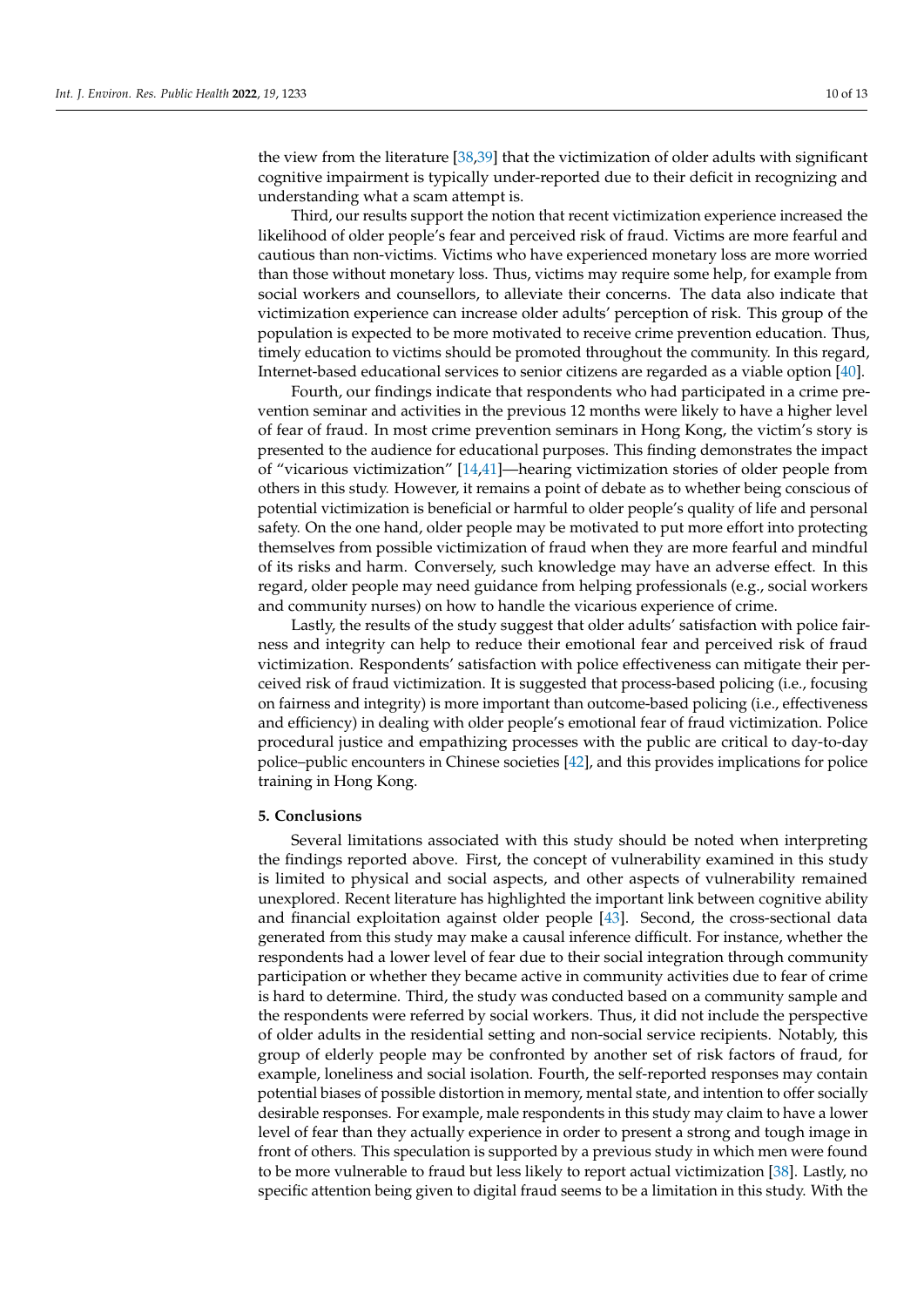fast-growing number of internet and mobile phone users, the possible encounters between vulnerable targets (including elderly people) and scammers are also increasing. Internet users and consumer fraud has drawn the attention of researchers [\[44\]](#page-13-7). In future research, a more comprehensive framework with the incorporation of digital and non-digital fraud and cognitive factors such as age-related dementia, memory, and executive functioning [\[45\]](#page-13-8) is worth considering. Furthermore, longitudinal designs can help test causal relationships between fear of fraud and its determinants, including social integration and different types of vulnerability, by testing their temporal precedence. The perspective of older adults in different circumstances, such as those living in the community, patients staying in a residential setting and those living with cognitive decline could be incorporated to generate a more comprehensive picture of the topic.

Despite these limitations, these findings expand our knowledge regarding fear and the perceived risk of crime among the older population of Hong Kong. To our knowledge, this is first empirical study to examine and compare the predictive power of the four above-described theoretically driven variables for older people's fear and perceived risk of financial fraud in Hong Kong. Comparatively, the victimization and policing perspectives demonstrate a greater contribution to our understanding of this specific topic in the target population. Conceptually, the current study demonstrates that fear and perceived risk of fraud are two distinctive constructs. For instance, some respondents in this study may have a high level of fear but low perceived risk, while some may not exhibit great fear but believe that they are at great risk.

**Author Contributions:** J.C.M.L. was responsible for the research design, literature review, data collection, results interpretation, and manuscript preparation. M.M. and G.T.W.W. were responsible for the data analysis, interpretation, and manuscript preparation. D.Y.Y. offered comments on the data interpretation and writing. All authors have read and agreed to the published version of the manuscript.

**Funding:** This work was based on a project supported by the Public Policy Research Scheme, Research Grants Council of the Hong Kong Special Administrative Region (project No. CityU1013-PPR12). The funding body was not involved in the research design, data collection, interpretation, analysis, or the preparation of the manuscript.

**Institutional Review Board Statement:** The research protocol was approved by the Research Ethics Sub-Committee, City University of Hong Kong (reference no.: 3B-29-201202).

**Informed Consent Statement:** Written and oral consent was obtained from all subjects involved in the study for data collection and publication.

**Data Availability Statement:** Materials and anonymous data are available from the authors upon request.

**Conflicts of Interest:** The authors declare that the research was conducted without any commercial or financial relationships that may have caused a conflict of interests.

#### **References**

- <span id="page-11-0"></span>1. Sharpe, C.C. *Frauds Against the Elderly*; McFarland & Co.: Ringgold, Portland, 2004; Volume 19, p. 163.
- <span id="page-11-1"></span>2. Burnes, D.; Henderson, J.C.R.; Sheppard, C.; Zhao, R.; Pillemer, K.; Lachs, M.S. Prevalence of Financial Fraud and Scams Among Older Adults in the United States: A Systematic Review and Meta-Analysis. *Am. J. Public Health* **2017**, *107*, e13–e21. [\[CrossRef\]](http://doi.org/10.2105/AJPH.2017.303821) [\[PubMed\]](http://www.ncbi.nlm.nih.gov/pubmed/28640686)
- <span id="page-11-2"></span>3. Dong, X.; Simon, M.A.; Gorbien, M. Elder Abuse and Neglect in an Urban Chinese Population. *J. Elder Abus. Negl.* **2007**, *19*, 79–96. [\[CrossRef\]](http://doi.org/10.1300/J084v19n03_05) [\[PubMed\]](http://www.ncbi.nlm.nih.gov/pubmed/18160382)
- <span id="page-11-3"></span>4. Pak, K.; Shadel, D. AARP Foundation National Fraud Study. Available online: [https://www.aarp.org/money/scams-fraud/info-](https://www.aarp.org/money/scams-fraud/info-03-2011/fraud-victims-11.html)[03-2011/fraud-victims-11.html](https://www.aarp.org/money/scams-fraud/info-03-2011/fraud-victims-11.html) (accessed on 30 January 2021).
- <span id="page-11-4"></span>5. Li, J.C.M.; Yu, M.; Wong, G.T.W.; Ngan, R.M.H. Understanding and Preventing Financial Fraud Against Older Citizens in Chinese Society: Results of a Focus Group Study. *Int. J. Offender Ther. Comp. Criminol.* **2016**, *60*, 1509–1531. [\[CrossRef\]](http://doi.org/10.1177/0306624X15579258)
- <span id="page-11-5"></span>6. Kratcoski, P.C.; Edelbacher, M. *Perspectives on Elderly Crime and Victimization*; Springer International Publishing: Cham, Switzerland, 2018. [\[CrossRef\]](http://doi.org/10.1007/978-3-319-72682-3)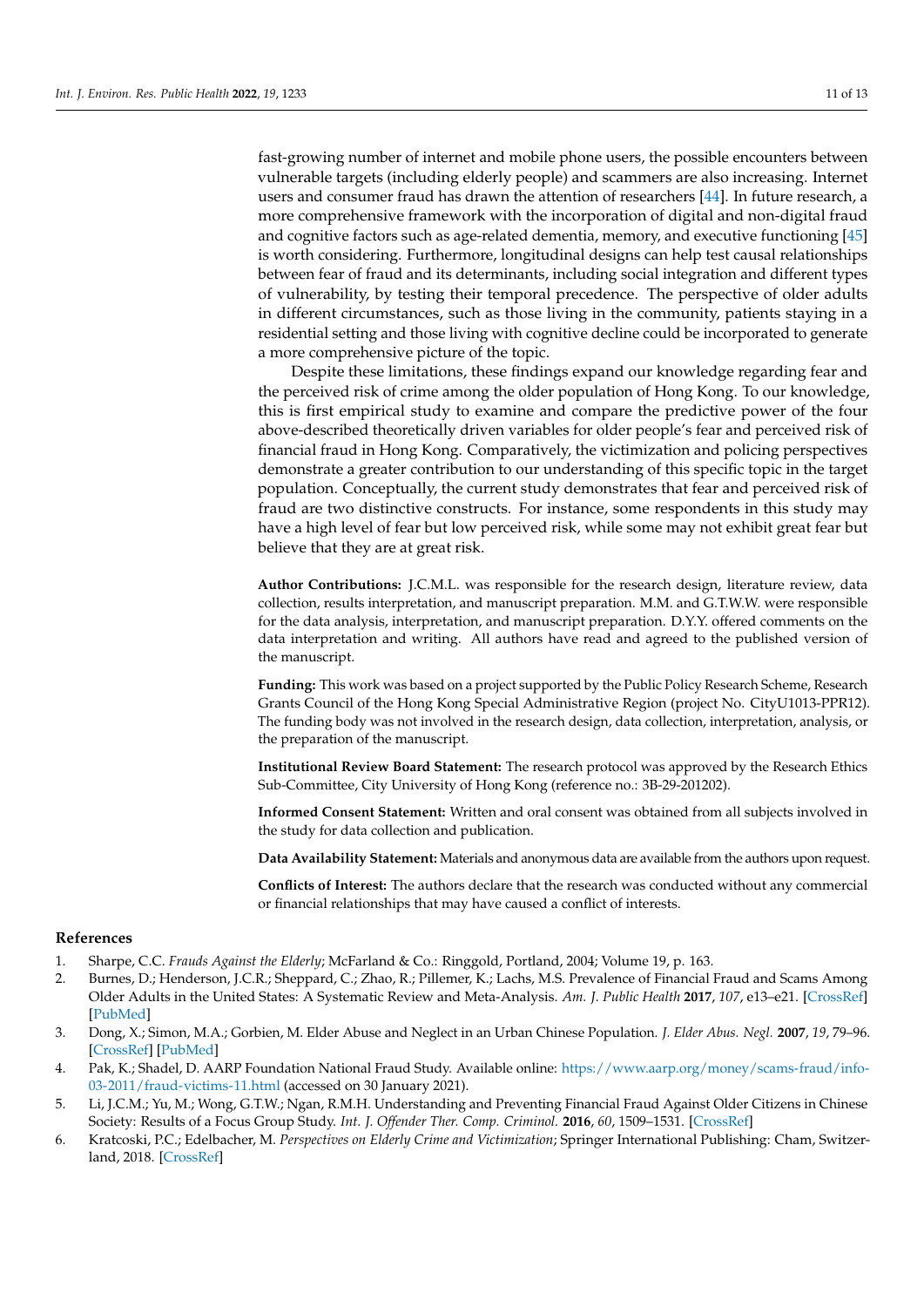- <span id="page-12-0"></span>7. Sarriá, E.; Recio, P.; Rico, A.; Díaz-Olalla, M.; Sanz-Barbero, B.; Ayala, A.; Zunzunegui, M.V. Financial Fraud, Mental Health, and Quality of Life: A Study on the Population of the City of Madrid, Spain. *Int. J. Environ. Res. Public Health* **2019**, *16*, 3276. [\[CrossRef\]](http://doi.org/10.3390/ijerph16183276) [\[PubMed\]](http://www.ncbi.nlm.nih.gov/pubmed/31489951)
- <span id="page-12-1"></span>8. Shadel, D. *Outsmarting the Scam Artists: How to Protect Yourself from the Most Clever Cons*; John Wiley & Sons: Hoboken, NJ, USA, 2012.
- <span id="page-12-2"></span>9. United States Senate Special Committee on Aging. Fighting Fraud: Senate Aging Committee Identifies Top 10 Scams Targeting Our Nation's Senior. Available online: <https://www.aging.senate.gov/imo/media/doc/Fraud%20Book%20%202020.pdf> (accessed on 1 May 2021).
- <span id="page-12-3"></span>10. Hong Kong Census and Statistics Department. Vital Events. Available online: [https://www.censtatd.gov.hk/en/web\\_table.](https://www.censtatd.gov.hk/en/web_table.html?id=3) [html?id=3](https://www.censtatd.gov.hk/en/web_table.html?id=3) (accessed on 1 November 2021).
- <span id="page-12-4"></span>11. Hong Kong Social Welfare Department. Services for Preventing and Handling of Elder Abuse. Available online: [https://www.](https://www.swd.gov.hk/en/index/site_pubsvc/page_elderly/sub_csselderly/id_serabuseelder/index.html) [swd.gov.hk/en/index/site\\_pubsvc/page\\_elderly/sub\\_csselderly/id\\_serabuseelder/index.html](https://www.swd.gov.hk/en/index/site_pubsvc/page_elderly/sub_csselderly/id_serabuseelder/index.html) (accessed on 1 November 2021).
- <span id="page-12-5"></span>12. Lane, J.; Gover, A.R.; Dahod, S. Fear of violent crime among men and women on campus: The impact of perceived risk and fear of sexual assault. *Violence Vict.* **2009**, *24*, 172–192. [\[CrossRef\]](http://doi.org/10.1891/0886-6708.24.2.172) [\[PubMed\]](http://www.ncbi.nlm.nih.gov/pubmed/19459398)
- <span id="page-12-6"></span>13. Yu, S. Does fear of victimization deter online shopping? *J. Financ. Crime* **2018**, *25*, 770–783. [\[CrossRef\]](http://doi.org/10.1108/JFC-05-2017-0038)
- <span id="page-12-7"></span>14. Hinkle, J.C. Emotional Fear of Crime vs. Perceived Safety and Risk: Implications for Measuring "Fear" and Testing the Broken Windows Thesis. *Am. J. Crim. Justice* **2014**, *40*, 147–168. [\[CrossRef\]](http://doi.org/10.1007/s12103-014-9243-9)
- <span id="page-12-8"></span>15. Dong, X.; Simon, M.A.; Odwazny, R.; Gorbien, M. Depression and Elder Abuse and Neglect Among a Community-Dwelling Chinese Elderly Population. *J. Elder Abus. Negl.* **2008**, *20*, 25–41. [\[CrossRef\]](http://doi.org/10.1300/J084v20n01_02)
- <span id="page-12-9"></span>16. Franklin, T.W.; Franklin, C.A.; Fearn, N.E. A Multilevel Analysis of the Vulnerability, Disorder, and Social Integration Models of Fear of Crime. *Soc. Justice Res.* **2008**, *21*, 204–227. [\[CrossRef\]](http://doi.org/10.1007/s11211-008-0069-9)
- <span id="page-12-10"></span>17. Boateng, F.D. Fearfulness in the Community: Empirical Assessments of Influential Factors. *J. Interpers. Violence* **2019**, *34*, 562–584. [\[CrossRef\]](http://doi.org/10.1177/0886260516642295)
- <span id="page-12-11"></span>18. Ferraro, K.F.; Grange, R.L. The measurement of fear of crime. *Sociol. Inq.* **1987**, *57*, 70–97. [\[CrossRef\]](http://doi.org/10.1111/j.1475-682X.1987.tb01181.x)
- <span id="page-12-12"></span>19. Ferraro, K.F.; LaGrange, R.L. Are older people most afraid of crime? Reconsidering age differences in fear of victimization. *J. Gerontol.* **1992**, *47*, S233–S244. [\[CrossRef\]](http://doi.org/10.1093/geronj/47.5.S233)
- <span id="page-12-13"></span>20. Liu, P.-J.; Wood, S.; Xi, P.; Berger, D.E.; Wilber, K. The Role of Social Support in Elder Financial Exploitation Using a Community Sample. *Innov. Aging* **2017**, *1*, igx016. [\[CrossRef\]](http://doi.org/10.1093/geroni/igx016) [\[PubMed\]](http://www.ncbi.nlm.nih.gov/pubmed/30480110)
- <span id="page-12-14"></span>21. Liu, J.; Messner, S.F.; Zhang, L.; Zhuo, Y. Socio-Demographic Correlates of Fear of Crime and the Social Context of Contemporary Urban China. *Am. J. Community Psychol.* **2009**, *44*, 93–108. [\[CrossRef\]](http://doi.org/10.1007/s10464-009-9255-7) [\[PubMed\]](http://www.ncbi.nlm.nih.gov/pubmed/19554444)
- <span id="page-12-15"></span>22. Gilchrist, E.; Bannister, J.; Ditton, J.; Farrall, S. Women and the fear of crime': Challenging the accepted stereotype. *Br. J. Criminol.* **1998**, *38*, 283–298. [\[CrossRef\]](http://doi.org/10.1093/oxfordjournals.bjc.a014236)
- <span id="page-12-16"></span>23. Zhang, L.; Messner, S.F.; Liu, J.; Zhuo, Y.A. Guanxi and Fear of Crime in Contemporary Urban China. *Br. J. Criminol.* **2009**, *49*, 472–490. [\[CrossRef\]](http://doi.org/10.1093/bjc/azp016)
- <span id="page-12-17"></span>24. Quann, N.; Hung, K. Victimization experience and the fear of crime: A cross-national study. In *Crime Victimization in Comparative Perspective: Results from the International Crime Victims Survey, 1989–2000*; Federation Press: Annandale, Australia, 2002.
- <span id="page-12-18"></span>25. Adu-Mireku, S. Fear of Crime Among Residents of Three Communities in Accra, Ghana. *Int. J. Comp. Sociol.* **2002**, *43*, 153–168. [\[CrossRef\]](http://doi.org/10.1177/002071520204300203)
- <span id="page-12-19"></span>26. Gibson, C.L.; Zhao, J.; Lovrich, N.P.; Gaffney, M.J. Social integration, individual perceptions of collective efficacy, and fear of crime in three cities. *Justice Q.* **2002**, *19*, 537–564. [\[CrossRef\]](http://doi.org/10.1080/07418820200095341)
- <span id="page-12-20"></span>27. Kanan, J.W.; Pruitt, M.V. Modeling Fear of Crime and Perceived Victimization Risk: The (In)Significance of Neighborhood Integration. *Sociol. Inq.* **2002**, *72*, 527–548. [\[CrossRef\]](http://doi.org/10.1111/1475-682X.00033)
- <span id="page-12-21"></span>28. Austin, D.M.; Woolever, C.; Baba, Y. Crime and safety-related concerns in a small community. *Am. J. Crim. Justice* **1994**, *19*, 79–97. [\[CrossRef\]](http://doi.org/10.1007/BF02887440)
- <span id="page-12-22"></span>29. Bernat, F.P.; Alemán, S.; Gitelson, R. White and Mexican Heritage Elders' Crime Victimization Perspectives. *J. Ethn. Crim. Justice* **2003**, *1*, 41–65. [\[CrossRef\]](http://doi.org/10.1300/J222v01n03_03)
- <span id="page-12-23"></span>30. Lai, Y.-L.; Ren, L.; Greenleaf, R. Residence-Based Fear of Crime: A Routine Activities Approach. *Int. J. Offender Ther. Comp. Criminol.* **2017**, *61*, 1011–1037. [\[CrossRef\]](http://doi.org/10.1177/0306624X15625054)
- <span id="page-12-24"></span>31. Dietz, S.A. Evaluating community policing: Quality police service and fear of crime. *Polic. Int. J. Police Strateg. Manag.* **1997**, *20*, 83–100. [\[CrossRef\]](http://doi.org/10.1108/13639519710162024)
- <span id="page-12-25"></span>32. Scheider, M.C.; Rowell, T.; Bezdikian, V. The Impact of Citizen Perceptions of Community Policing on Fear of Crime: Findings from Twelve Cities. *Police Q.* **2003**, *6*, 363–386. [\[CrossRef\]](http://doi.org/10.1177/1098611102250697)
- <span id="page-12-26"></span>33. Skogan, W.G. Concern About Crime and Confidence in the Police: Reassurance or Accountability? *Police Q.* **2009**, *12*, 301–318. [\[CrossRef\]](http://doi.org/10.1177/1098611109339893)
- <span id="page-12-27"></span>34. Chadee, D.; Ditton, J. Are Older People Most Afraid of Crime? Revisiting Ferraro and LaGrange in Trinidad. *Br. J. Criminol.* **2003**, *43*, 417–433. [\[CrossRef\]](http://doi.org/10.1093/bjc/43.2.417)
- <span id="page-12-28"></span>35. Li, J.C.M.; Sun, I. Satisfaction with the police: An empirical study of Chinese older citizens in Hong Kong. *Polic. Int. J. Police Strateg. Manag.* **2015**, *38*, 381–399. [\[CrossRef\]](http://doi.org/10.1108/PIJPSM-12-2014-0137)
- <span id="page-12-29"></span>36. Wyant, B.R. Multilevel Impacts of Perceived Incivilities and Perceptions of Crime Risk on Fear of Crime: Isolating Endogenous Impacts. *J. Res. Crime Delinq.* **2008**, *45*, 39–64. [\[CrossRef\]](http://doi.org/10.1177/0022427807309440)